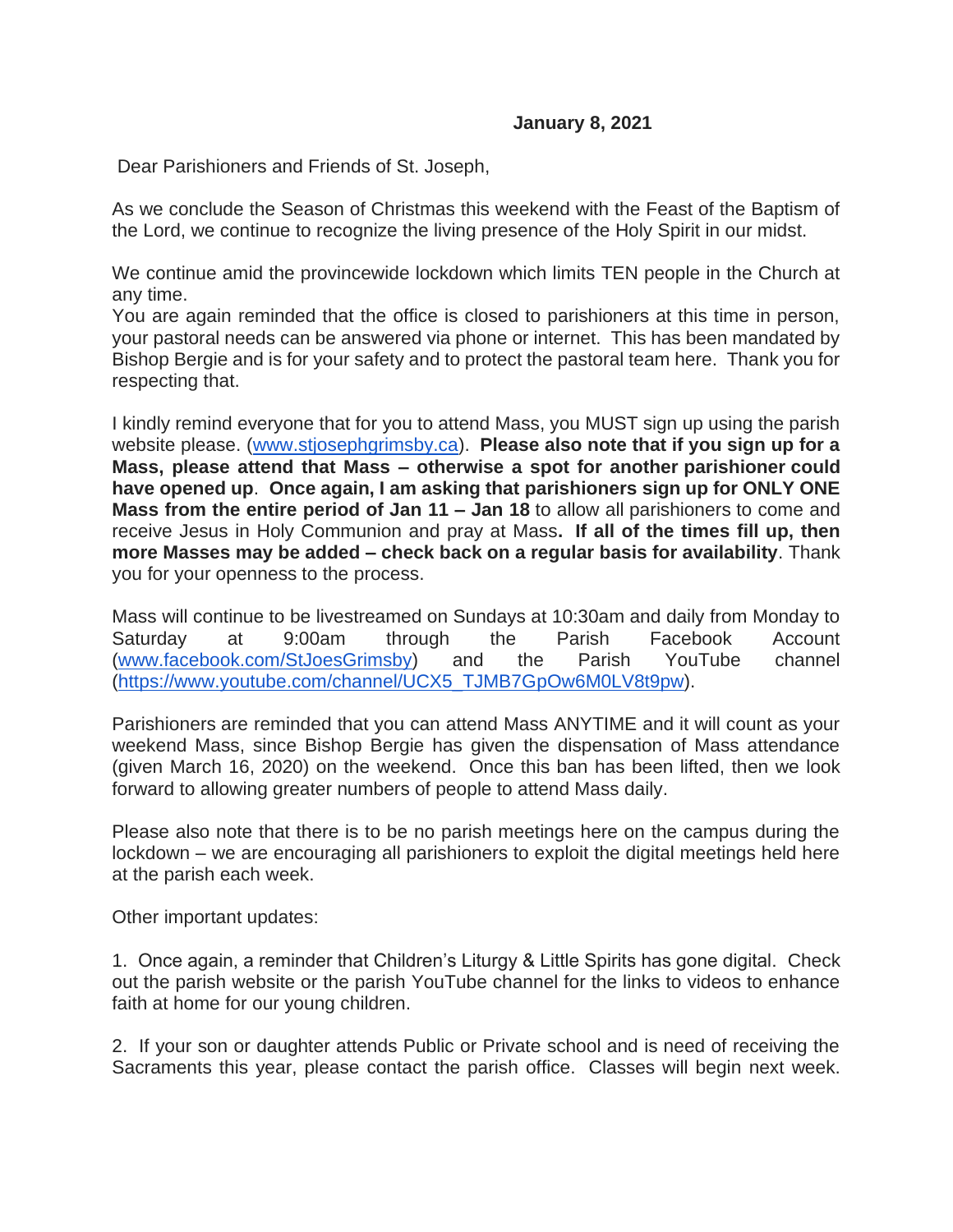Samantha Pellegrino, our parish Catechist will be leading these sessions with the youth of our parish.

3. Join our SECOND ALPHA session beginning Wednesday January 20<sup>th</sup> and will run through March 31<sup>st</sup>. To register visit the parish website – click on "Get Involved" and scroll to the bottom. Join us for ALPHA – it is a game changer!

4. Please continue to remember the parish regarding financial giving. We rely on your weekly contributions to sustain and build the kingdom of God in our parish. You can drop your offerings off in the boxes following Mass this weekend, drop it off in the outside mailbox, bring it to the parish office all week, or through the etransfer option – [myparishgift@gmail.com.](mailto:myparishgift@gmail.com) Thank you in advance to those families who continue to sustain our parish through their contributions.

5. You will notice that heat has returned to our parish as we installed the new Heating and Air Conditioning units this week (with final tweaks to take place this week). **This project will cost the parish \$120,000** and your generosity is required to meet these costs. Thank you to those who have already stepped up and made donations – to date, we have **currently raised \$23,585 towards the total**. I am asking all parishioners to contribute significantly to this project since we all expect a warm church in the winter and cool church in the summer months. The old units, original to this church building, lasted us 25 years – and for those of us who are homeowners, we know that we certainly 'soaked' every ounce of life out of them. As you make your contribution, please write **"HEATING / AIR"** on the front of your envelope or in the memo line of an etransfer [\(myparishgift@gmail.com\)](mailto:myparishgift@gmail.com) and those funds will be counted towards your tax receipt for the end of the year. Special envelopes will be available to pick up for this project next weekend. Thank you in advance for your assistance.

6. 2021 envelopes are available for pickup in the foyer of the Church. Please pick up your envelopes for the new year which begins the end of November.

7. The parish website continues to help so many – visit [www.stjosephgrimsby.ca](http://www.stjosephgrimsby.ca/) – and our social media accounts to help enhance your faith. Also please continue to look at the parish YouTube channel for daily updates.

Facebook - <https://www.facebook.com/StJoesGrimsby/> Instagram - <https://www.instagram.com/stjoesgrimsby/> Twitter - <https://twitter.com/stjoesgrimsby>

The parish YouTube channel once again is - [https://www.youtube.com/channel/UCX5\\_TJMB7GpOw6M0LV8t9pw](https://www.youtube.com/channel/UCX5_TJMB7GpOw6M0LV8t9pw)

8. The parish Bible Study – God Talk - continues with its **next session on Tuesday January 12 at 7:00pm**. We will be finishing the study of the Book of Micah Chapters 1- 7. Click on the link below and join as you are encouraged to deepen your relationship